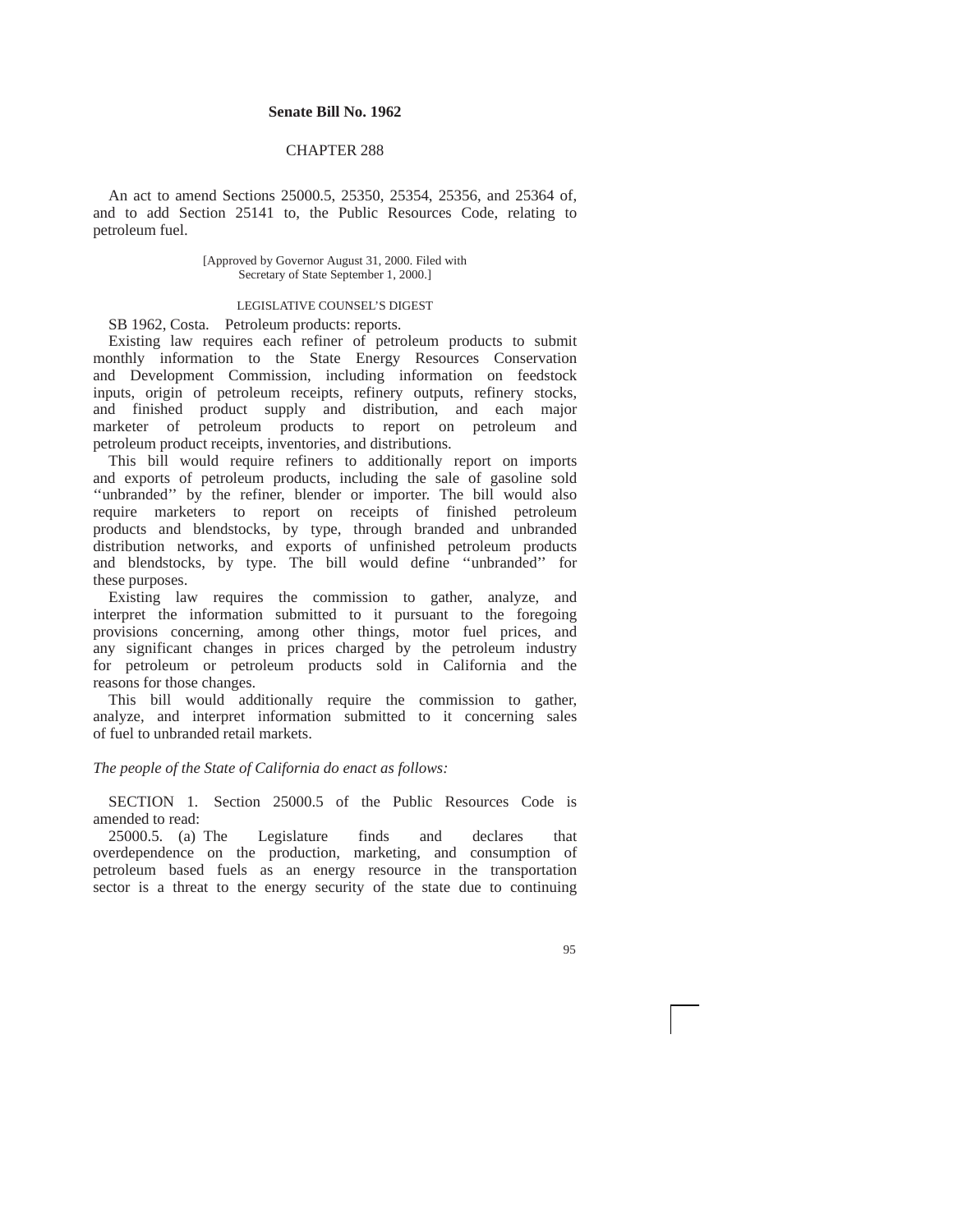market and supply uncertainties. In addition, petroleum use as an energy resource contributes substantially to the following public health and environmental problems: air pollution, acid rain, global warming, and the degradation of California's marine environment and fisheries.

(b) Therefore, it is the policy of this state to fully evaluate the economic and environmental costs of petroleum use, and the economic and environmental costs of other transportation fuels, including the costs and values of environmental impacts, and to establish a state transportation energy policy that results in the least environmental and economic cost to the state. In pursuing the ''least environmental and economic cost'' strategy, it is the policy of the state to exploit all practicable and cost-effective conservation and improvements in the efficiency of energy use and distribution, and to achieve energy security, diversity of supply sources, and competitiveness of transportation energy markets based on the least environmental and economic cost.

(c) For the purposes of this section, ''petroleum based fuels'' means fuels derived from liquid unrefined crude oil, including natural gas liquids, liquefied petroleum gas, or the energy fraction of methyl tertiary-butyl ether (MTBE) or other ethers that is not attributed to natural gas.

SEC. 2. Section 25141 is added to the Public Resources Code, to read:

25141. ''Unbranded,'' as applied to fuel, means gasoline and diesel fuel sold for wholesale or retail distribution to consumers without proprietary additives or marketing under a brand name or trademark owned or controlled by an independent refiner or an integrated refining and marketing company.

SEC. 3. Section 25350 of the Public Resources Code is amended to read:

25350. (a) The Legislature finds and declares that the petroleum industry is an essential element of the California economy and is therefore of vital importance to the health and welfare of all Californians.

(b) The Legislature further finds and declares that a complete and thorough understanding of the operations of the petroleum industry is required by state government at all times to enable it to respond to possible shortages, oversupplies, or other disruptions and to assess whether all consumers, including emergency service agencies, state and local government agencies, and agricultural and business consumers of petroleum products have adequate and economic supplies of fuel.

(c) The Legislature further finds and declares that information and data concerning all aspects of the petroleum industry, including, but not limited to, crude oil production, production and supplies of finished branded and unbranded gasoline, supplies of diesel fuel and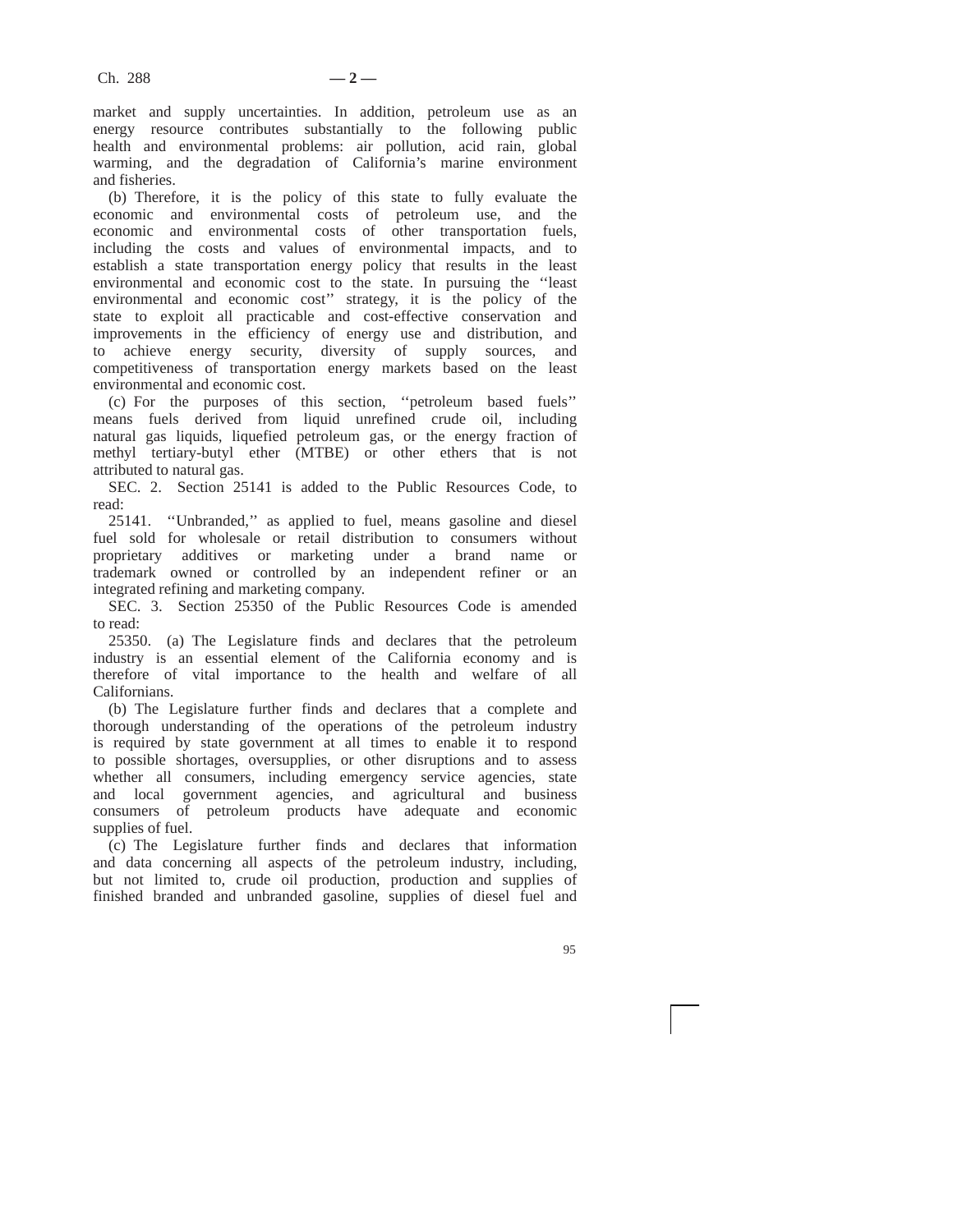other distillates, supplies of blendstocks used to make gasoline and other refined products, refining, product output, exports of finished gasoline, diesel fuel, and blendstocks, prices, distribution, demand, and investment choices and decisions are essential for the state to develop and administer energy policies that are in the interest of the state's economy and the public's well-being.

SEC. 4. Section 25354 of the Public Resources Code is amended to read:

25354. (a) Each refiner and major marketer shall submit information each month to the commission in such form and extent as the commission prescribes pursuant to this section. The information shall be submitted within 30 days after the end of each monthly reporting period and shall include the following:

(1) Refiners shall report, for each of their refineries, feedstock inputs, origin of petroleum receipts, imports of finished petroleum products and blendstocks, by type, including the source of those imports, exports of finished petroleum products and blendstocks, by type, including the destination of those exports, refinery outputs, refinery stocks, and finished product supply and distribution, including all gasoline sold unbranded by the refiner, blender, or importer.

(2) Major marketers shall report on petroleum product receipts and the sources of these receipts, inventories of finished petroleum products and blendstocks, by type, distributions through branded and unbranded distribution networks, and exports of finished petroleum products and blendstocks, by type, from the state.

(b) Each major oil producer, refiner, marketer, oil transporter, and oil storer shall annually submit information to the commission in such form and extent as the commission prescribes pursuant to this section. The information shall be submitted within 30 days after the end of each reporting period, and shall include the following:

(1) Major oil transporters shall report on petroleum by reporting the capacities of each major transportation system, the amount transported by each system, and inventories thereof. The commission may prescribe rules and regulations that exclude pipeline and transportation modes operated entirely on property owned by major oil transporters from the reporting requirements of this section if the data or information is not needed to fulfill the purposes of this chapter. The provision of the information shall not be construed to increase or decrease any authority the Public Utilities Commission may otherwise have.

(2) Major oil storers shall report on storage capacity, inventories, receipts and distributions, and methods of transportation of receipts and distributions.

(3) Major oil producers shall, with respect to thermally enhanced oil recovery operations, report annually by designated oil field, the monthly use, as fuel, of crude oil and natural gas.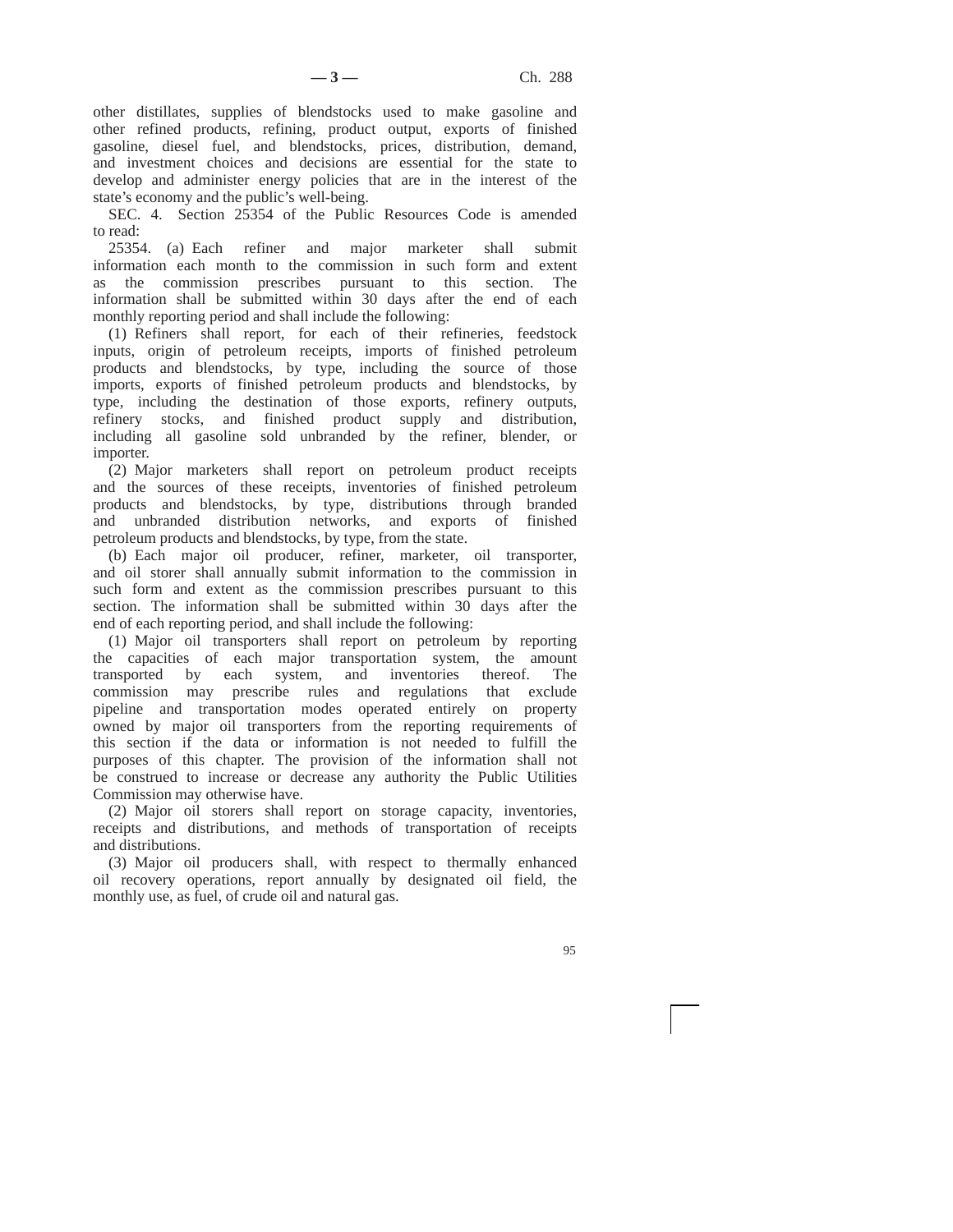(4) Refiners shall report on facility capacity, and utilization and method of transportation of refinery receipts and distributions.

(5) Major oil marketers shall report on facility capacity and methods of transportation of receipts and distributions.

(c) Each person required to report pursuant to subdivision (a) shall submit a projection each month of the information to be submitted pursuant to subdivision (a) for the quarter following the month in which the information is submitted to the commission.

(d) In addition to the data required under subdivision (a), each integrated oil refiner (produces, refines, transports, and markets in interstate commerce) who supplies more than 500 branded retail outlets in California shall submit to the commission an annual industry forecast for Petroleum Administration for Defense, District V (covering Arizona, Nevada, Washington, Oregon, California, Alaska, and Hawaii). The forecast shall include the information to be submitted under subdivision (a), and shall be submitted by March 15 of each year. The commission may require California-specific forecasts. However, those forecasts shall be required only if the commission finds them necessary to carry out its responsibilities.

(e) The commission may by order or regulation modify the reporting period as to any individual item of information setting forth in the order or regulation its reason for so doing.

(f) The commission may request additional information as necessary to perform its responsibilities under this chapter.

(g) Any person required to submit information or data under this chapter, in lieu thereof, may submit a report made to any other governmental agency, if:

(1) The alternate report or reports contain all of the information or data required by specific request under this chapter.

(2) The person clearly identifies the specific request to which the alternate report is responsive.

(h) Each refiner shall submit to the commission, within 30 days after the end of each monthly reporting period, all of the following information in such form and extent as the commission prescribes:

(1) Monthly California weighted average prices and sales volumes of finished leaded regular, unleaded regular, and premium motor gasoline sold through company-operated retail outlets, to other end-users, and to wholesale customers.

(2) Monthly California weighted average prices and sales volumes for residential sales, commercial and institutional sales, industrial sales, sales through company-operated retail outlets, sales to other end-users, and wholesale sales of No. 2 diesel fuel and No. 2 fuel oil.

(3) Monthly California weighted average prices and sales volumes for retail sales and wholesale sales of No. 1 distillate, kerosene, finished aviation gasoline, kerosene-type jet fuel, No. 4 fuel oil, residual fuel oil with 1 percent or less sulfur, residual fuel oil with greater than 1 percent sulfur and consumer grade propane.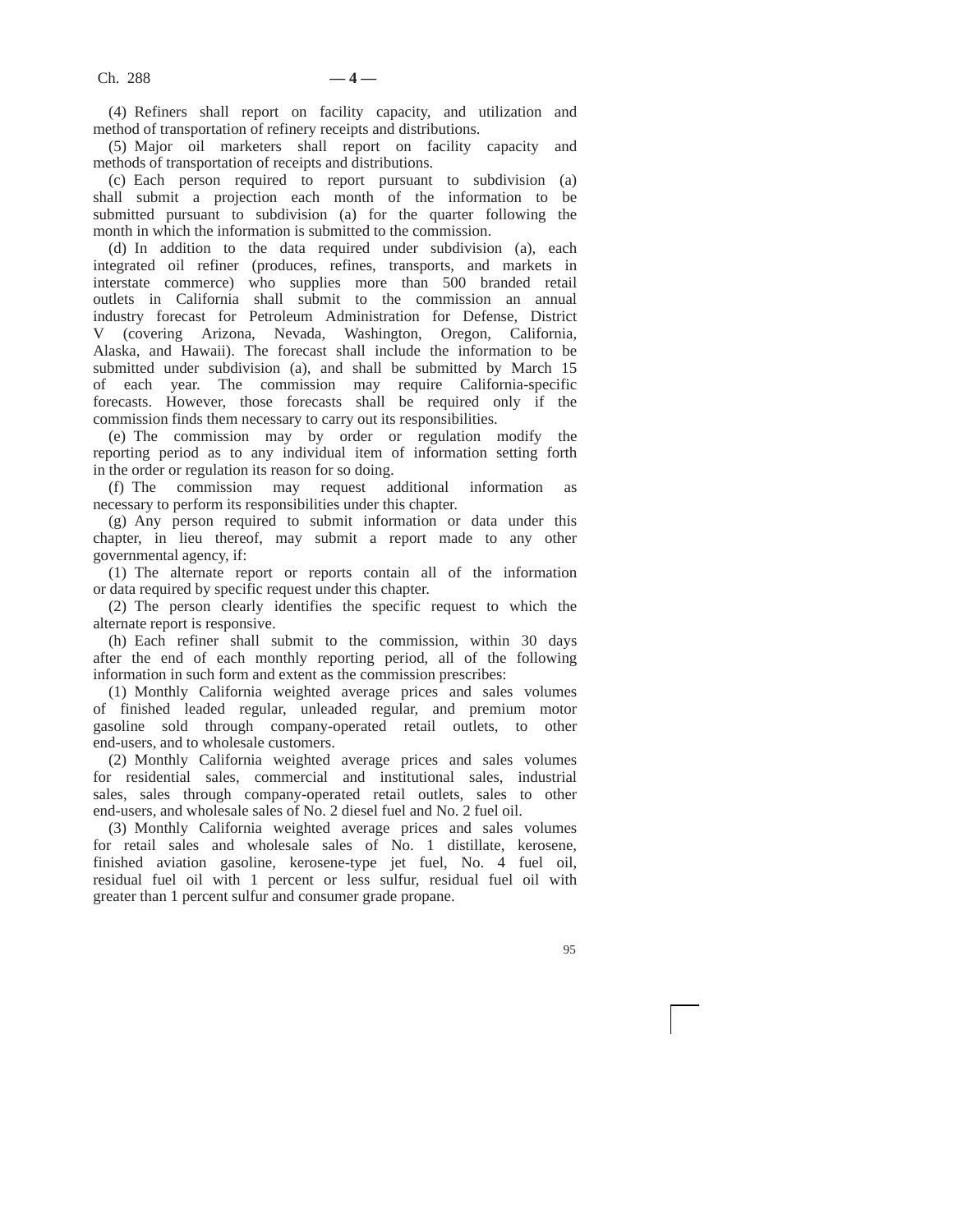SEC. 5. Section 25356 of the Public Resources Code is amended to read:

25356. (a) The commission, utilizing its own staff and other support staff having expertise and experience in, or with, the petroleum industry, shall gather, analyze, and interpret the information submitted to it pursuant to Section 25354 and other information relating to the supply and price of petroleum products, with particular emphasis on motor vehicle fuels, including, but not limited to, all of the following:

(1) The nature, cause, and extent of any petroleum or petroleum products shortage or condition affecting supply.

(2) The economic and environmental impacts of any petroleum and petroleum product shortage or condition affecting supply.

(3) Petroleum or petroleum product demand and supply forecasting methodologies utilized by the petroleum industry in California.

(4) The prices, with particular emphasis on retail motor fuel prices, including sales to unbranded retail markets, and any significant changes in prices charged by the petroleum industry for petroleum or petroleum products sold in California and the reasons for those changes.

(5) The profits, both before and after taxes, of the industry as a whole and of major firms within it, including a comparison with other major industry groups and major firms within them as to profits, return on equity and capital, and price-earnings ratio.

(6) The emerging trends relating to supply, demand, and conservation of petroleum and petroleum products.

(7) The nature and extent of efforts of the petroleum industry to expand refinery capacity and to make acquisitions of additional supplies of petroleum and petroleum products, including activities relative to the exploration, development, and extraction of resources within the state.

(8) The development of a petroleum and petroleum products information system in a manner that will enable the state to take action to meet and mitigate any petroleum or petroleum products shortage or condition affecting supply.

(b) The commission shall analyze the impacts of state and federal policies and regulations upon the supply and pricing of petroleum products.

SEC. 6. Section 25364 of the Public Resources Code is amended to read:

25364. (a) Any person required to present information to the commission pursuant to Section 25354 may request that specific information be held in confidence.

(b) Information presented to the commission pursuant to Section 25354 shall be held in confidence by the commission or aggregated to the extent necessary to assure confidentiality if public disclosure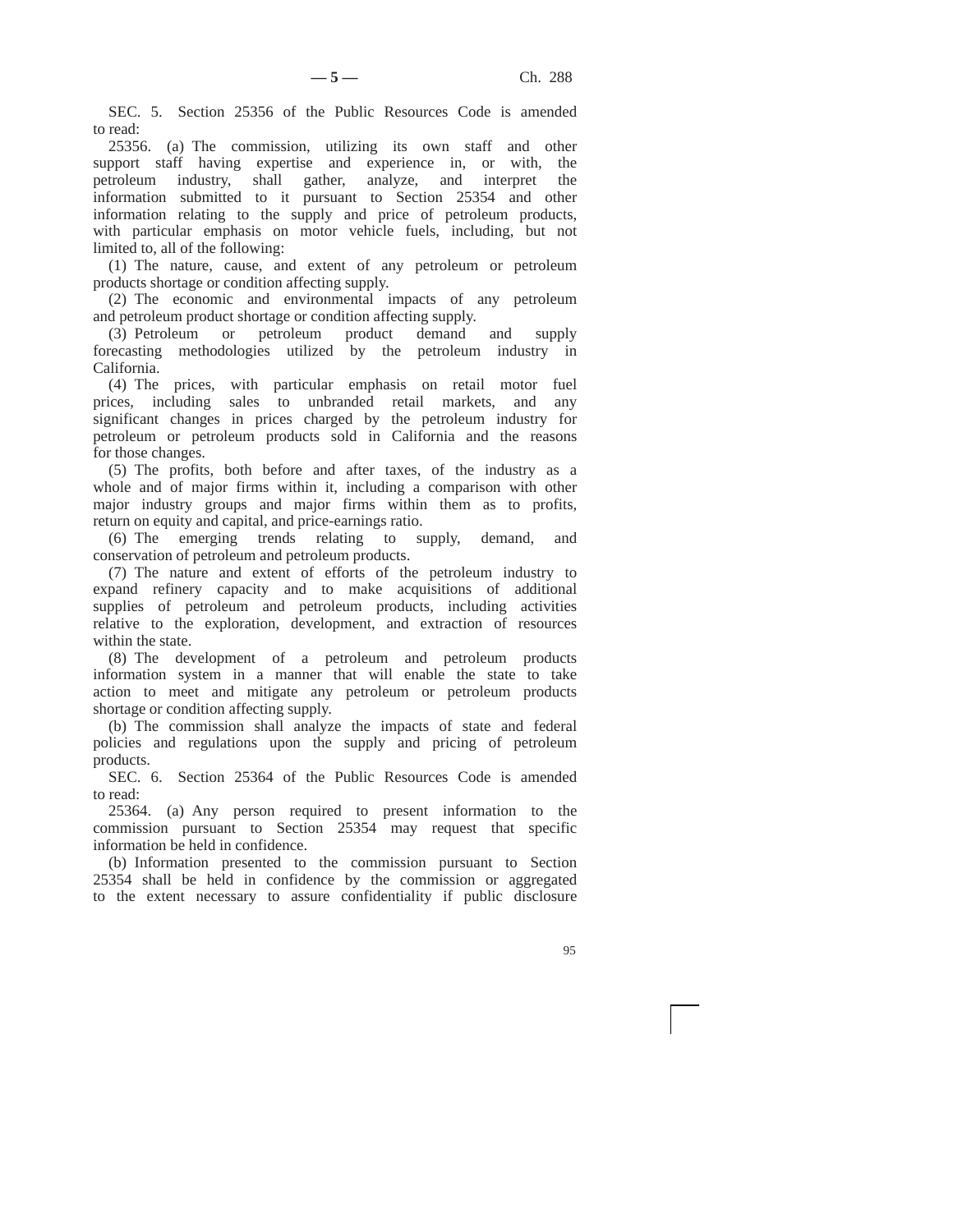of the specific information or data would result in unfair competitive disadvantage to the person supplying the information.

(c) (1) Whenever the commission receives a request to publicly disclose unaggregated information, or otherwise proposes to publicly disclose information submitted pursuant to Section 25354, notice of the request or proposal shall be provided to the person submitting the information. The notice shall indicate the form in which the information is to be released. Upon receipt of notice, the person submitting the information shall have 10 working days in which to respond to the notice to justify the claim of confidentiality on each specific item of information covered by the notice on the basis that public disclosure of the specific information would result in unfair competitive disadvantage to the person supplying the information.

(2) The commission shall consider the respondent's submittal in determining whether to publicly disclose the information submitted to it to which a claim of confidentiality is made. The commission shall issue a written decision which sets forth its reasons for making the determination whether each item of information for which a claim of confidentiality is made shall remain confidential or shall be publicly disclosed.

(d) The commission shall not make public disclosure of information submitted to it pursuant to Section 25354 within 10 working days after the commission has issued its written decision required in this section.

(e) No information submitted to the commission pursuant to Section 25354 shall be deemed confidential if the person submitting the information or data has made it public.

(f) With respect to petroleum products and blendstocks reported by type pursuant to paragraph (1) or (2) of subdivision (a) of Section 25354 and information provided pursuant to subdivision (h) of Section 25354, neither the commission nor any employee of the commission may do any of the following:

(1) Use the information furnished under paragraph (1) or (2) of subdivision (a) of Section 25354 or under subdivision (h) of Section 25354 for any purpose other than the statistical purposes for which it is supplied.

(2) Make any publication whereby the information furnished by any particular establishment or individual under paragraph (1) or (2) of subdivision (a) of Section 25354 or under subdivision (h) of Section 25354 can be identified.<br>(3) Permit anyone other

other than commission members and employees of the commission to examine the individual reports provided under paragraph (1) or (2) of subdivision (a) of Section 25354 or under subdivision (h) of Section 25354.

(g) Notwithstanding any other provision of law, the commission may disclose confidential information received pursuant to subdivision (a) of Section 25310.4 or Section 25354 to the State Air